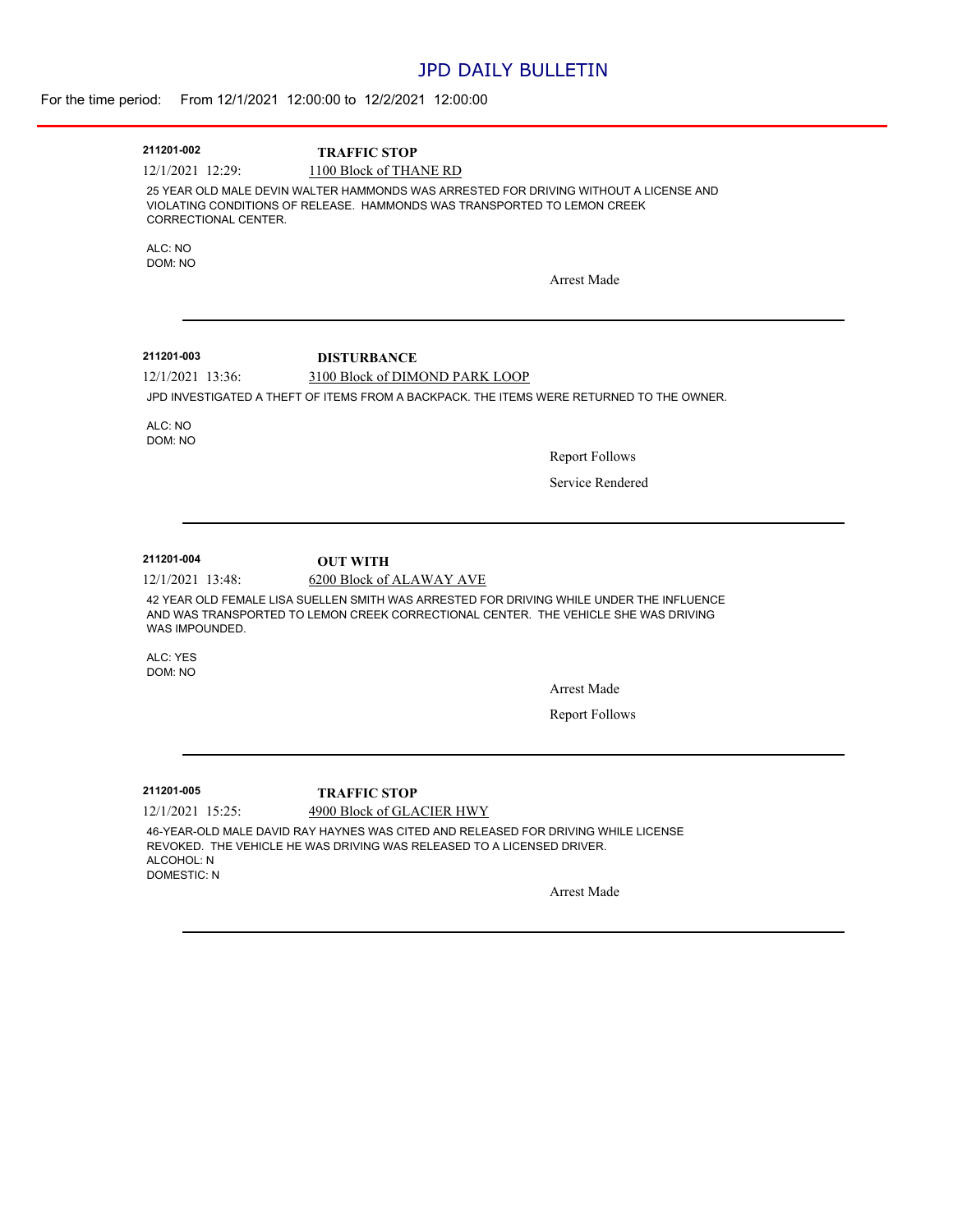# JPD DAILY BULLETIN

-

### For the time period: From 12/1/2021 12:00:00 to 12/2/2021 12:00:00

| 211201-006<br>$12/1/2021$ 16:35:        | <b>DRIVING WHILE INTOXICATED</b><br>1700 Block of RALPHS WAY                                                                                                               |                       |
|-----------------------------------------|----------------------------------------------------------------------------------------------------------------------------------------------------------------------------|-----------------------|
| WAS IMPOUNDED.                          | 62 YO MARK RONALD ANDERSON WAS ARRESTED FOR DWI. HE WAS LODGED AT LCCC AND HIS VEHICLE                                                                                     |                       |
| ALC: Y<br>DOM: N                        |                                                                                                                                                                            |                       |
|                                         |                                                                                                                                                                            | <b>Arrest Made</b>    |
|                                         |                                                                                                                                                                            | Impound Made          |
| 211201-007                              | <b>DOMESTIC DISPUTE</b>                                                                                                                                                    |                       |
| $12/1/2021$ 16:24:                      | 2200 Block of CROW HILL DR                                                                                                                                                 |                       |
|                                         | A 12 YO M WAS ARRESTED FOR ASSAULT DV AND CRIMINAL MISCHIEF. HE WAS TAKEN TO JYC.                                                                                          |                       |
| ALC: N<br>DOM: Y                        |                                                                                                                                                                            |                       |
|                                         |                                                                                                                                                                            | <b>Arrest Made</b>    |
|                                         |                                                                                                                                                                            | <b>Report Follows</b> |
| 211201-008                              | <b>DISTURBANCE</b>                                                                                                                                                         |                       |
| 12/1/2021 18:21:<br>ALC: YES<br>DOM: NO | 8700 Block of TEAL ST<br>60 YEAR OLD MALE THOMAS MELVIN BELL WAS ARRESTED FOR VIOLATING CONDITIONS OF RELEASE.<br>BELL WAS TRANSPORTED TO LEMON CREEK CORRECTIONAL CENTER. | <b>Arrest Made</b>    |
| 211201-009<br>12/1/2021 17:30:          | <b>ASSAULT</b><br>1600 Block of GLACIER AVE<br>17 YEAR OLD FEMALE REPORTED AN ASSAULT BY A 17 YEAR OLD FEMALE.                                                             |                       |
| ALC: NO<br>DOM: NO                      |                                                                                                                                                                            | <b>Report Follows</b> |
| 211201-010                              |                                                                                                                                                                            |                       |
| 12/1/2021 20:03:<br>ALCOHOL: UNK        | <b>BURGLARY</b><br>9100 Block of DOUGLAS HWY<br>A 38-YEAR-OLD FEMALE REPORTED A BURGLARY AT A RESIDENCE.                                                                   |                       |
| <b>DOMESTIC: N</b>                      |                                                                                                                                                                            | <b>Report Follows</b> |